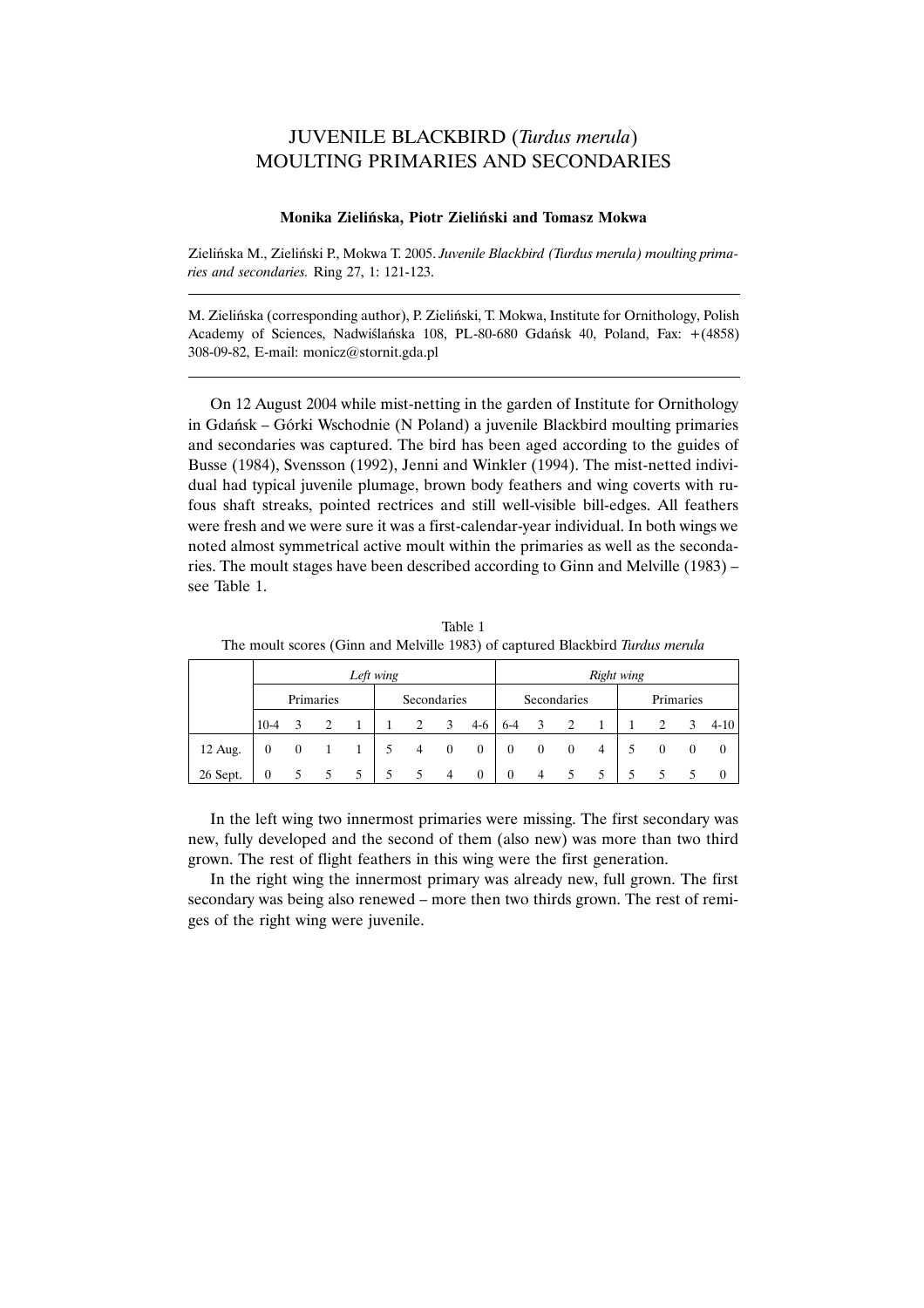After ringing, taking measurements, weighing (99.6 g), determining the fat score (score 0) and describing moult scores the bird was released.

Over a month later, on 26 September this Blackbird was mist-netted once again in the same place by another ringer. The bird was examined carefully, because of the already noted unusual flight feathers for a juvenile Blackbird. The moult was more advanced than during the previous capture. Previously missing first and second primaries in the left wing had grown, and the third primary (previously present) had been renewed. The second secondary had already been fully developed and the third one was being replaced.

In the right wing the Blackbird had renewed succeeding primaries: the second and the third ones as well as the second and the third secondaries (Table 1). All body feathers were already new blackish indicating this Blackbird was a male (Busse 1984, Svensson 1992). Almost all lesser and median coverts were new – only the first juvenile outermost median covert was retained. Greater coverts were typical of first-calendar-year Blackbirds with a moult limit between four or five postjuvenile coverts and the rest of them juvenile. All primary coverts and tertials had not been renewed. Only the flight feathers in the right wing were described by the ringer (Table 1). Tertials in this wing were also juvenile as well as all rectrices. This time the Blackbird was not weighed.

During more advanced juvenile moult, in a small number of Blackbirds, a few inner secondaries can be renewed – in addition to body feathers, wing coverts, allula and tertials (P6-P7) (Jenni and Winkler 1994). Mention is also made of young Blackbirds moulting or renewing single primaries or outer secondaries. Jenni and Winkler (1994) believed the renewal of single remiges was due to accidental feather loss. However, two facts exclude the possibility that the flight feathers were accidentally lost: first  $-$  the active moult in both wings of our captured Blackbird with neighbouring remiges in various stages of moult, second - the renewal of subsequent flight feathers in several next weeks. Due to the moult centre in mid-wing this feather replacement resembles the moult of adult individuals. In general, young Blackbirds as well as the other Turdus species do not undergo the moult of their flight feathers before the summer of their second calendar year of life. So, this is the first record of a juvenile Blackbird renewing primaries and secondaries and also the only data on such a moult in Turdus species (Baillie and Swann 1980, Busse 1984, Svensson 1992, Jenni and Winkler 1994). The rest of plumage were renewed typically (Svensson 1992, Jenni and Winkler 1994), though one can expect that the partial moult of primary coverts followed renewal of primaries.

## ACKNOWLEDGMENTS

We are very grateful to Prof. Michael Thomas for the language correction of the manuscript.